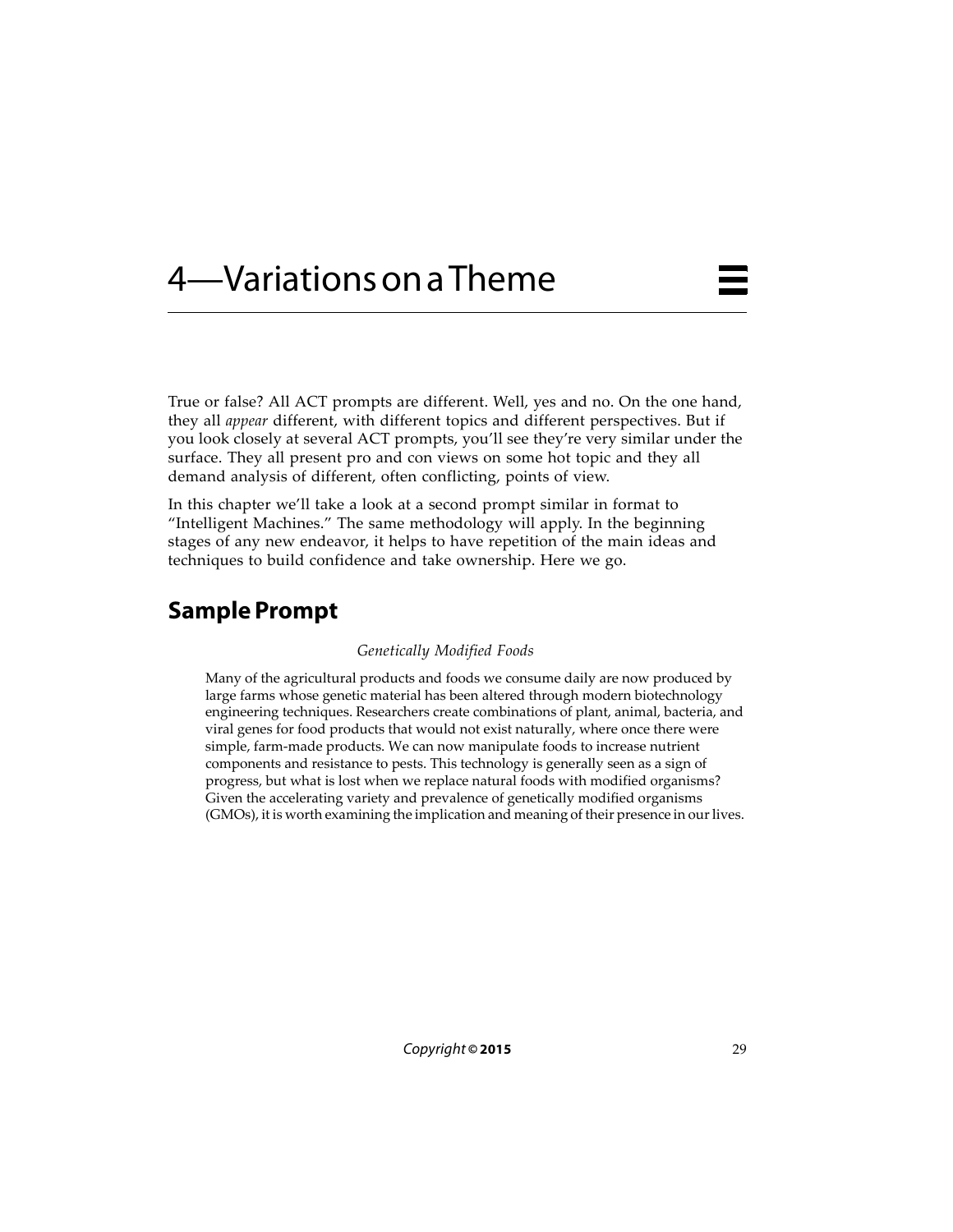

*Read and carefully consider these perspectives. Each suggests a particular way of thinking about the genetically modified foods.*

#### **Planning Your Essay**

As before ― and, hereafter, *as usua*l ― the first order of business is to map out the basic issues presented in the prompt and develop pro and con arguments in a T‐ chart.

#### **Isolate the Contrast**

ACT prompts give you a running start on your essay by introducing a theme with contrasting points of view. Think back on the first paragraph of this sample prompt and hone in on this sentence:

This technology is generally seen as a sign of progress, but what is lost when we replace natural foods with modified organisms?

Here it's clear the contrast is between the benefits and drawbacks of progress. Once you isolate the contrast, you're ready to parse the prompt.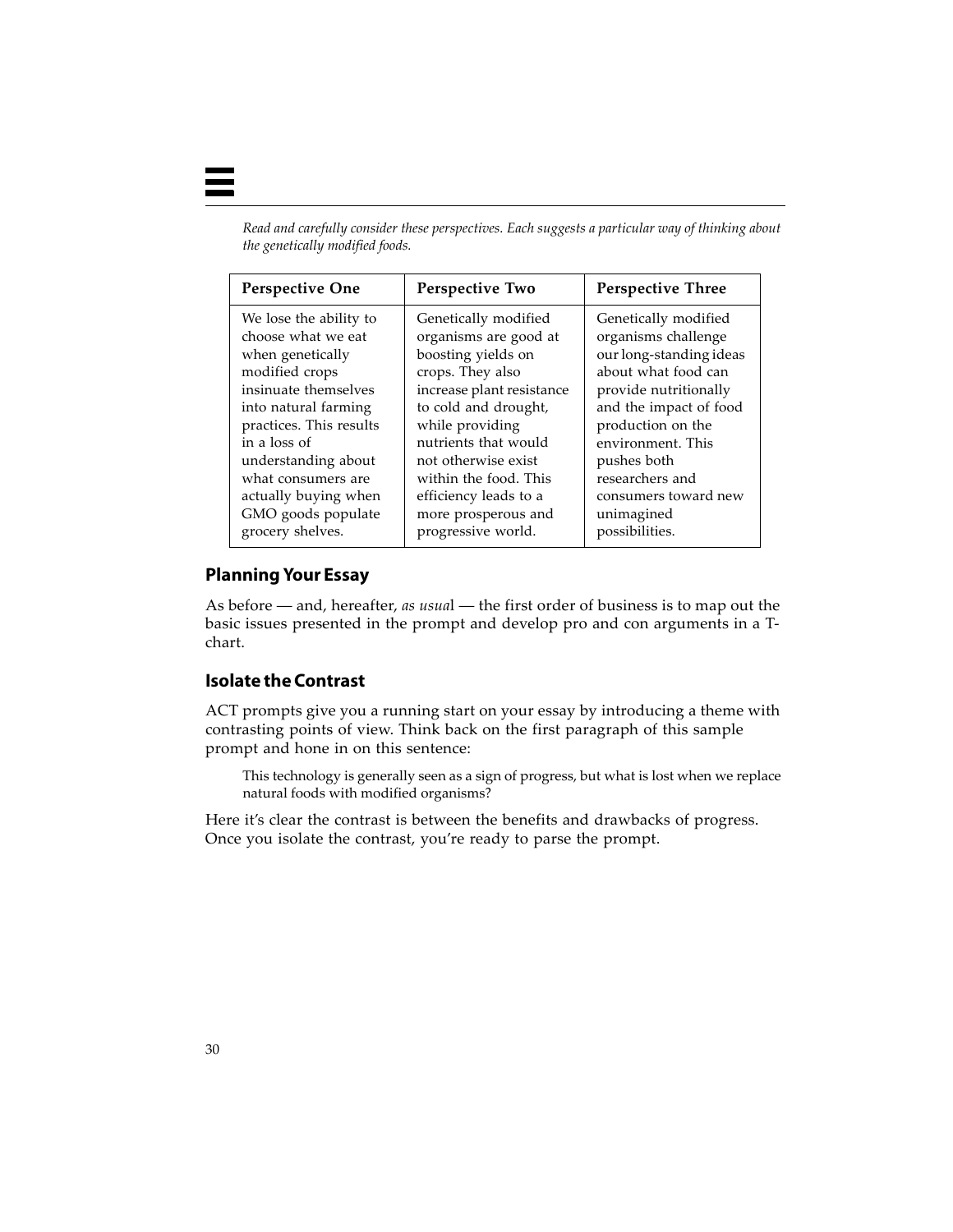Using the simple T‐chart introduced in the previous paragraph, we can split the general introduction of this GMO prompt into pro and con arguments. For example:

| Pro                                            | Con                                                                       |
|------------------------------------------------|---------------------------------------------------------------------------|
| GMOs are a sign of progress and<br>efficiency. | What is lost when we replace<br>natural foods with modified<br>organisms? |

Now use these contrasting themes to organize the sub‐arguments of your essay.

| Sub-arguments              |                             |  |
|----------------------------|-----------------------------|--|
| GMOs raise food production | Movie "Food Inc." exposes   |  |
| by increasing crop yields  | negative aspects of GMO     |  |
| Make food more nutritious  | Large corporations like     |  |
| and resistant to harmful   | Monsanto secretly tampering |  |
| bacteria                   | with food                   |  |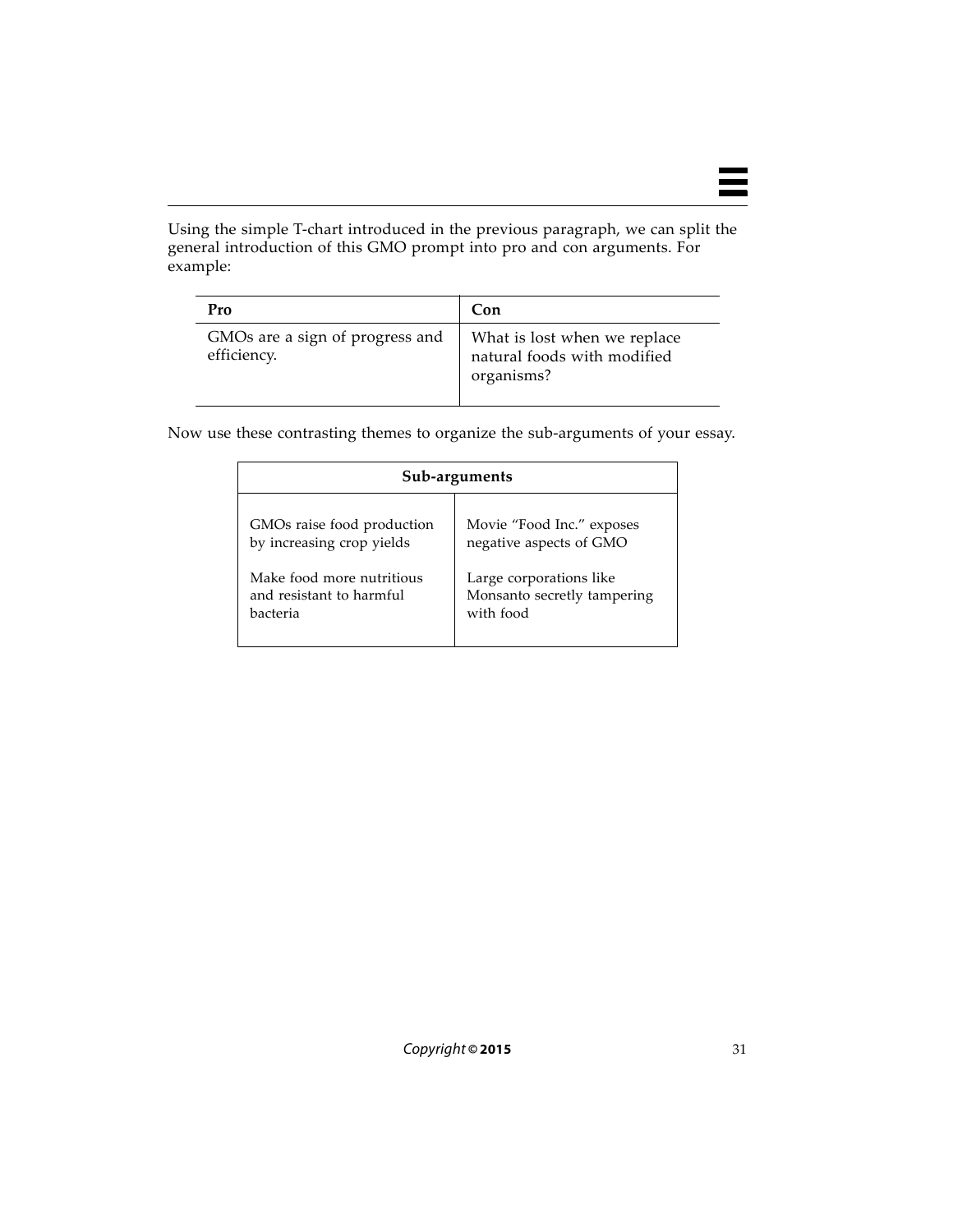Merging these two together, as described in the previous chapter, gives you the following T‐chart, which provides a roadmap for your essay.

| Pro                                                            | Con                                                                       |
|----------------------------------------------------------------|---------------------------------------------------------------------------|
| GMOs are a sign of progress and<br>efficiency                  | What is lost when we replace<br>natural foods with modified<br>organisms? |
| Sub-arguments                                                  | Sub-arguments                                                             |
| GMOs raise food production by<br>increasing crop yields        | Movie "Food Inc." exposes negative<br>aspects of GMO                      |
| Make food more nutritious and<br>resistant to harmful bacteria | Large corporations like Monsanto<br>secretly tampering with food          |

As in the previous chapter, notice that while some of the sub-arguments are drawn directly from the prompt, others are either extrapolations of the theme (GMOs increase crop yields) or imaginative images from movies ("Food, Inc.") that can be used to add details and depth to the presentation.

You need to use your imagination here in order to come up with interesting arguments you can use in your essay. You have 40 minutes to write the essay so it's OK to spend a little time brainstorming on your pro and con positions.

You'll also want to consider the three perspectives provided by the ACT for each prompt to determine whether you agree or disagree. Remember, as you consider the perspectives, it's important to think of concrete examples you can use to support your case. The devil is always in the details. The more specific examples you provide to buttress your arguments, the higher your essay score.

The point of all these T-charts and all this pre-planning is to help you organize your essay in a clear and straightforward manner with enough concrete detail to impress the ACT readers with the logic, depth and order of your presentation. The point being, of course, to construct a top‐scoring essay.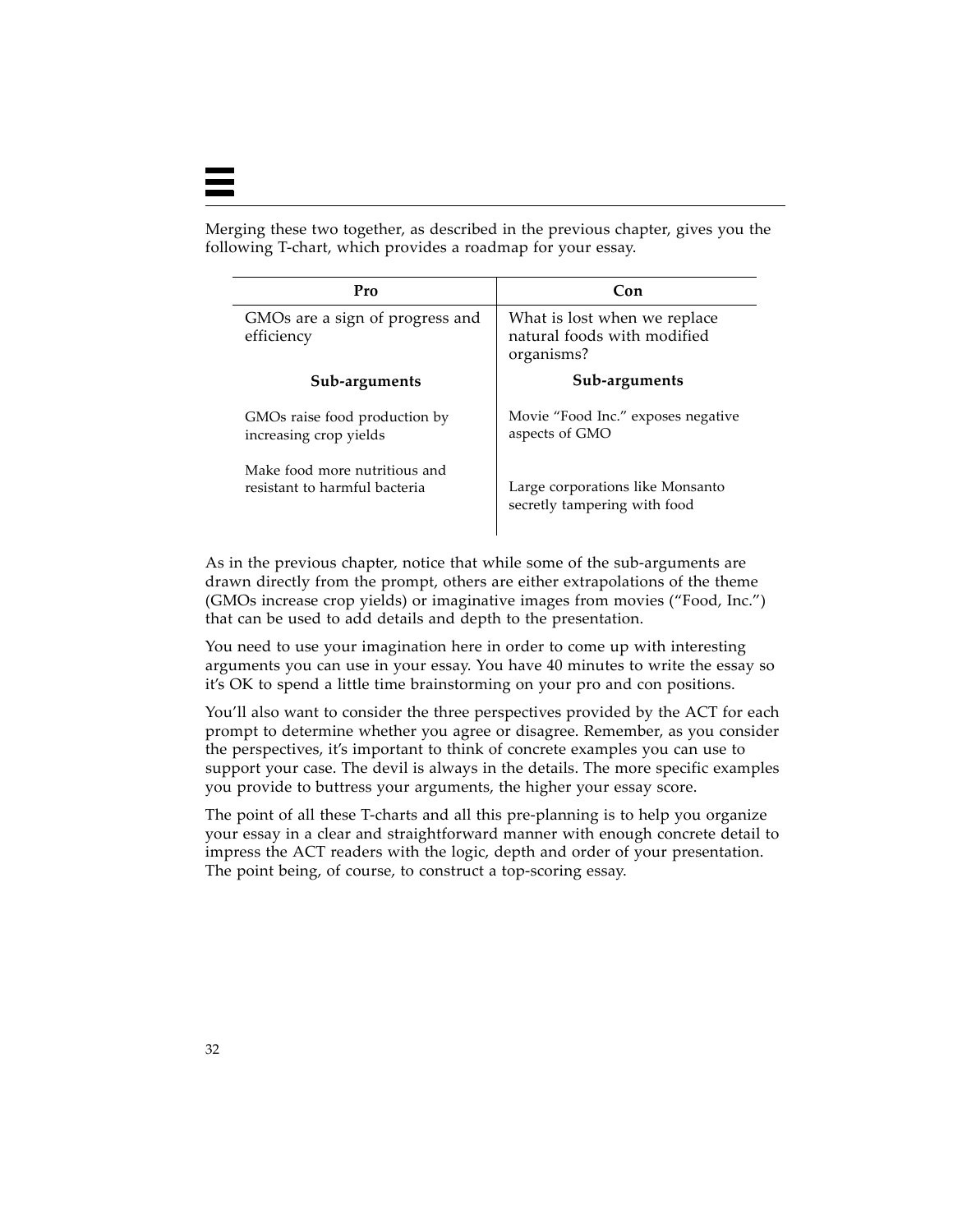Here's the Perspectives-chart that summarizes the perspectives and provides concrete examples for support:

| <b>Perspectives Chart</b>                                                                                                                         |  |  |
|---------------------------------------------------------------------------------------------------------------------------------------------------|--|--|
| <b>Perspective One</b><br>Lose basic understanding of what we eat. Consumers don't know<br>what they're buying                                    |  |  |
| <b>CONCRETE EXAMPLES:</b><br>Companies aren't required to label GMOs - staple foods like<br>corn are injected with insecticide but sold unlabeled |  |  |
| Perspective Two<br>GMOs boost the quality and quantity of our food and, therefore,<br>make the world more prosperous                              |  |  |
| CONCRETE EXAMPLES: Apples with high antioxidant content<br>of blueberries, thrive in arid climates                                                |  |  |
| <b>Perspective Three</b><br>GMOs offer a future of unimagined possibilities for both researchers<br>and consumers                                 |  |  |
| CONCRETE EXAMPLES: GMOs offer a way to feed growing<br>population but could lead to health problems. Support both pro and<br>con positions.       |  |  |
|                                                                                                                                                   |  |  |

This parsing of the prompt and evaluation of perspectives should take you no more than 5 to 10 minutes, after which you'll have a rough outline/roadmap for your essay.

Feel free, of course, to vary or augment the outline as new ideas emerge in the process of writing your essay. This roadmap will ensure that you get to your ultimate destination without being hopelessly sidetracked along the way.

Now let's take a look at another sample essay constructed around the T‐charts and Perspectives‐chart discussed above. Brandon, one of my top students, agreed to tackle the essay.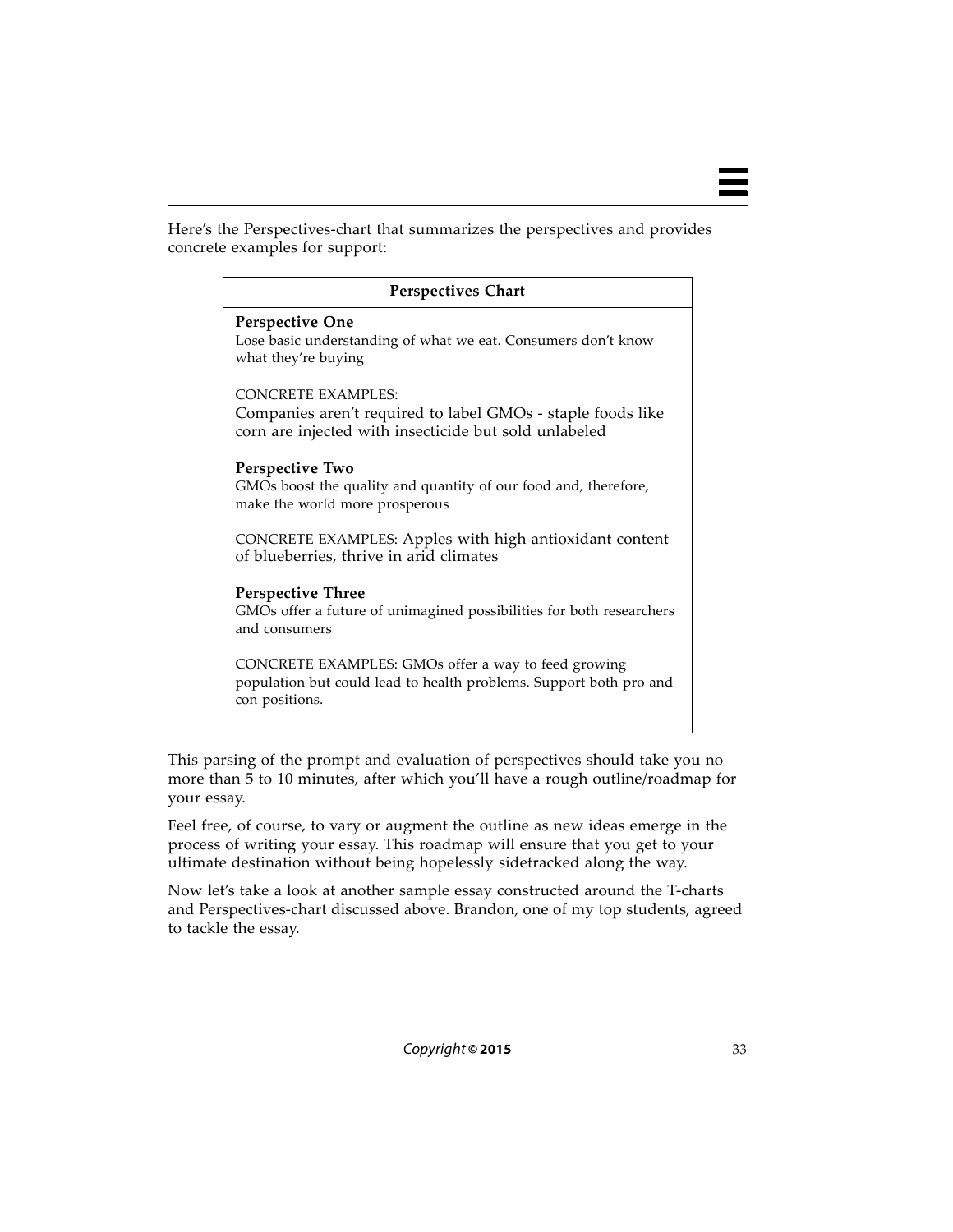#### *Genetically Modified Foods*

The way in which our food is grown has become a hot-button issue. Many people feel that natural farm‐made products are superior to artificial ones associated with the rapidly growing industry of genetically modified foods (GMOs). Scientists are using biotechnology to craft and design so‐called super‐foods that are more nutritious and pest-resistant than their natural counterparts. However, genetic modification remains a controversial subject. Human-based agriculture has existed for thousands of years. What happens to our health and well-being when the human component is reshaped and altered by biotechnology?

In today's society, consumers are more wary than ever about what they are eating. Shoppers rely on nutrition labels to guide them towards healthy choices and away from processed garbage. But what if these labels were hiding something? Surprisingly, food companies aren't required to inform the consumer that their products contain genetically modified organisms. Therefore, staple foods like corn may be injected with harsh insecticides and masquerade as traditional products, rendering the consumer completely unaware as to what they are actually buying. In the viral documentary, "Food Inc.", it is revealed that monopolistic corporations like Monsanto are responsible for this secret genetic tampering. Some critics call these GMO products "franken‐food" since they are artificially designed and exist outside of nature.

However, genetically modified food may not be the devil that some make it out to be. From a societal perspective, GMOs offer a way to boost crop yields and feed the world's ever-burgeoning population. Furthermore, these modified crops can be designed to thrive in harsh winters and arid climates where farming was previously impossible. Not to mention these foods can have increased nutrition content. Imagine eating an apple with the high antioxidant content of a blueberry. Soon, parents may be encouraging their kids to eat their GMO fruits and vegetables.

In the timeline of human farming, GMOs are a relatively recent phenomenon. Since their introduction in 1980, the very definition of food has changed. What were once genetically limited crops are now dynamic and customizable plants that can adapt to the needs of our growing population. By eliminating harmful pesticides that pollute groundwater and harm wildlife, ecosystems may be saved and farmlands restored. However, it may turn out that we end up substituting one sort of dangerous compound for another. Laboratory rats exposed to GMO foods, for example, have been know to come down with cancer and a host of other neurological disorders. Many challenges lie ahead.

Overall, the addition of GMOs to our society is a double‐edged sword. On one hand, it offers a promising way to solve the world's disastrous hunger problem by both boosting the yield and nutrition of crops. On the other hand, its long-term health ramifications are unknown. The general population serves as unknowing test subjects to this grand experiment of genetic modification. Will GMOs save the world, or be the downfall of humanity? Only time will answer this burning question.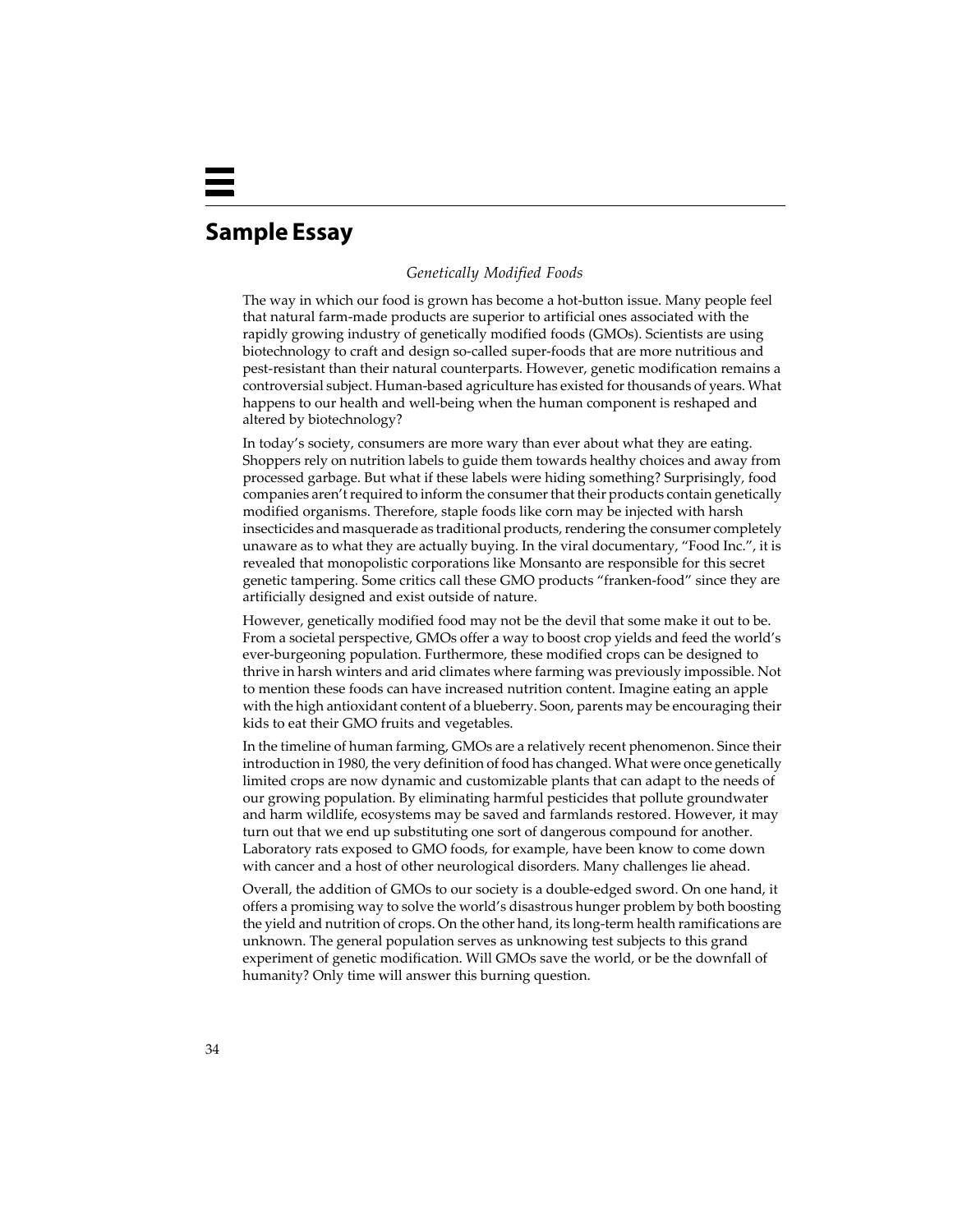## **Building Blocks**

As we saw in the previous chapter, every ACT essay is really just a series of building blocks stacked one on top of the other. In this section, we walk through the sample essay from start to finish, highlighting the function of each of the major building blocks.

### **Introductory Paragraph**

Notice how the introduction of the essay sets the scene by *isolating the contrast* in the second sentence ― the conflict between farm‐made products and artificial, genetically modified foods. Some of the advantages of GMOs are introduced along with a cautionary, rhetorical question that asks the reader to consider the human downside and potential drawbacks to the technology.

As mentioned previously, rhetorical questions are a sophisticated way for writers to get their points across by inviting the reader to engage directly in the conversation.

### **First Body Paragraph**

The first body paragraph of the essay supports Perspective One by expanding on the idea that biotechnology companies aren't required to inform the consumer that their products are GMO. More detail is provided about harsh insecticides and the dangers of monopolistic companies like Monsanto. The paragraph concludes with a reference to a popular documentary "Food, Inc." which exposes the evils of so-called "franken-foods." All this provides good supporting detail for the fact that consumers don't actually understand what they're buying when they purchase these modified goods.

### **Second Body Paragraph**

The second body paragraph takes the opposite position, addressing Perspective Two by arguing that GMOs may offer a way to boost crop yields and feed the world's ever-burgeoning population. This acts as a CONCESSION paragraph to show the writer understands how to evaluate both sides of an argument.

Increased nutritional content and the ability to thrive in arid climates are mentioned as positive qualities of GMOs. A concrete example is given of apples that might possess the same high antioxidant content of blueberries. This is good, imaginative, supporting detail.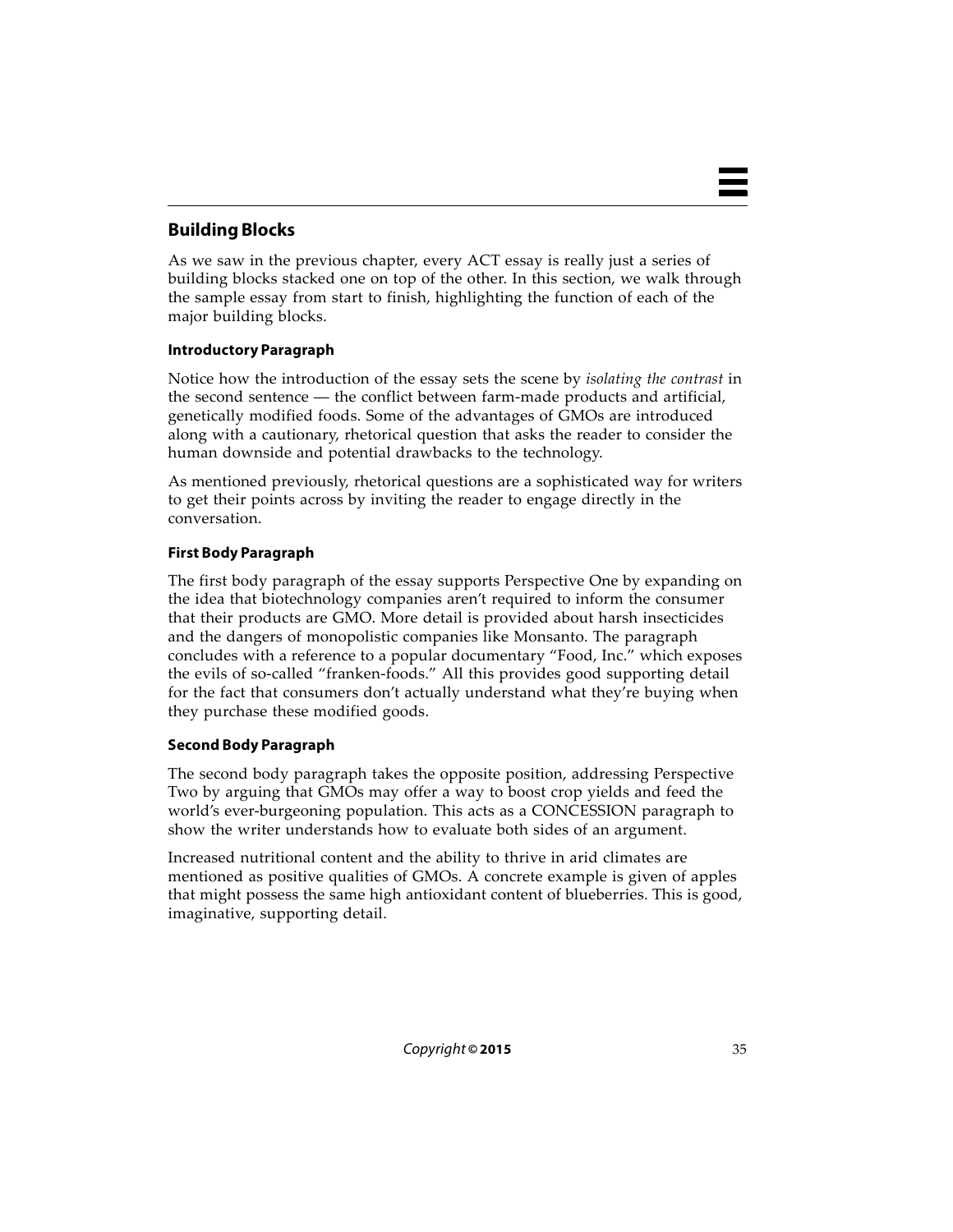

#### **Third Body Paragraph**

The third body paragraph, which addresses Perspective Three, presents a mixed bag of arguments both in support of and in opposition to GMOs. Details about health issues like cancer are set against the restoration of farmlands and ecosystems.

#### **Conclusion**

The essay concludes with a summary of the pro and con positions stated throughout the work and ends with a flourish, asking the reader to ponder whether GMOs will save the world or be the downfall of humanity? Nice apocalyptic flourish at the end.

It should be noted, although it may already be abundantly clear, that the conclusion of an ACT essay is really the easiest part. Just roll back through the pro and con arguments you've previously presented in your essay, cherry-picking the best and brightest. Then end with a flourish in the form of a quote, an anecdote, or, as in this case, a rhetorical question about the future of humanity!

#### **Parting Thoughts**

Since this chapter is about variations on a theme, I want to present a different, more imaginative introduction to the essay we just reviewed. Brandon, in fact, wrote two different introductions, the one we just saw, which was good, and another, more imaginative one, which is great.

Lest I give you the impression that your ACT essays have to be all button-down, academic exercises in form and function, let me show you a more adventurous take on an opening salvo for your essay.

#### New Intro

One year at Thanksgiving, my grandfather jokingly said, "Life expectancy would grow by leaps and bounds if green vegetables smelled as good as bacon." Everybody at the table laughed and agreed wholeheartedly, thinking his joke had no real-life implications. However, thanks to the rapid growth of the GMO industry, his fantasy may soon become reality. Scientists are using biotechnology to craft and design artificial foods that are more nutritious and pest-resistant than their natural counterparts. However, genetic modification remains a controversial subject due to its experimental and artificial nature.

As you can probably agree, this sort of introduction is more tasty, more enticing to the reader than the conventional intro we saw. Of course, it takes a leap of imagination to get off to a cinematic start like this. But if you have the inclination and the stylistic moves to pull this off, my advice is: go for it!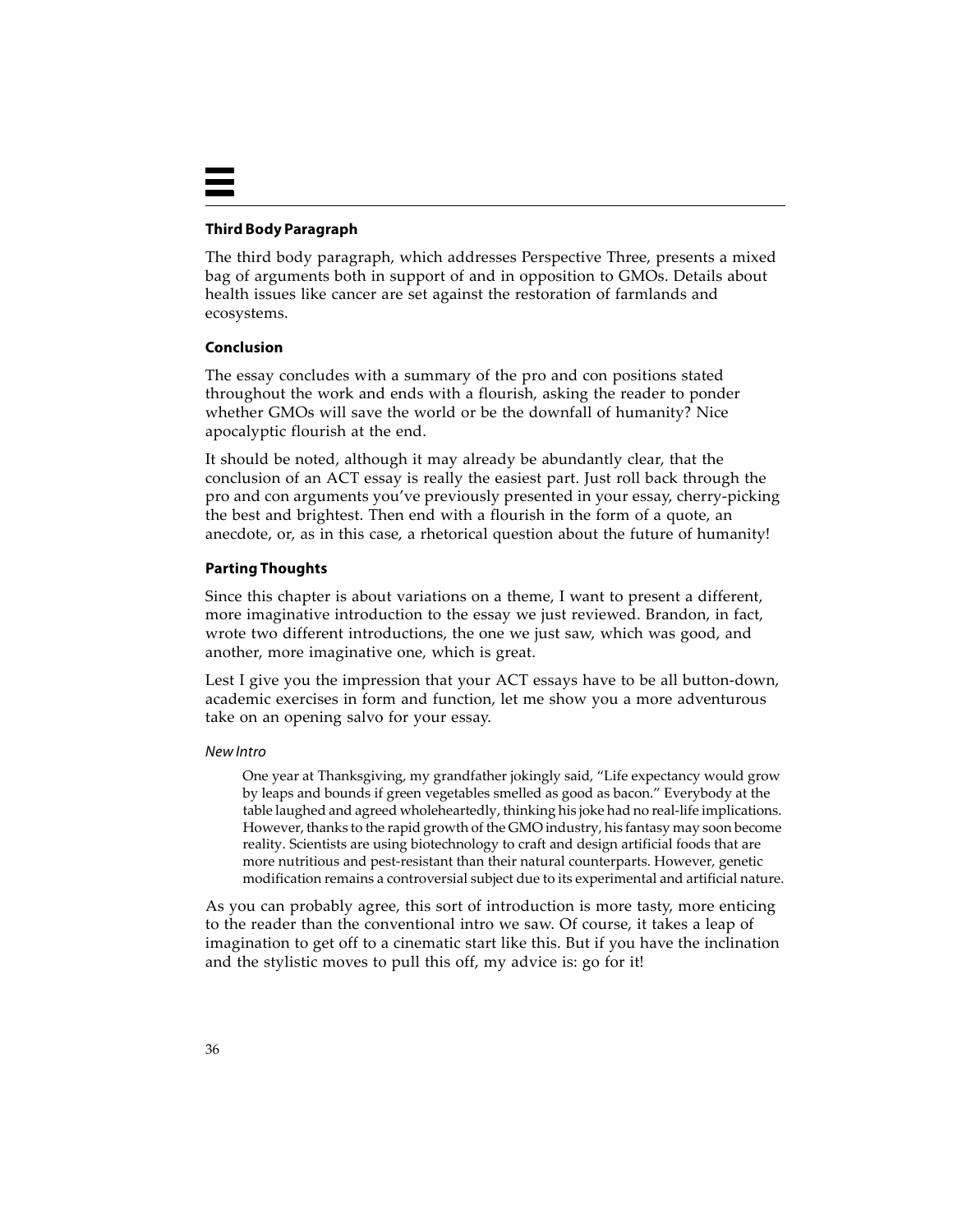### **Return to Intelligent Machines**

Finally, since we're talking variations on a theme here, let's return to the sample essay on *Intelligent Machines* from the previous chapter. Here are two different takes on that prompt, one world class, and the other somewhat lacking in both style and substance.

#### **Caie's Essay**

The first variation on the *Intelligent Machines* prompt is by my former student Caie, who constructs such sophisticated, detailed and provocative prose that it's no wonder she got into Harvard!

#### *Intelligent Machines*

Twenty years ago, Michael J. Sandel, a leading political philosopher in America, postulated that if we did not place limits on the technological machines that were at the time just beginning to dominate modern society, we would lose our own humanity. For many, his concerns felt unwarranted, because the changes that accompanied these machines meant progress and better communication. Today's reality, however, may lie somewhere between the two extremes: neither fearing these intelligent machines nor praising them unconditionally paints a clear picture of how they should be viewed. Instead, we must acknowledge the labor saving uses of machines while we also realize that their presence can damage our ability to communicate with each other.

It may be argued that because computers are capable of nearly every basic human function, their resource should be utilized for efficiency. Failing to take advantage of progress is not progress at all, as Erik Brynjolfsson explains in The Second Machine Age: computers are now able to pick stocks, diagnose disease, and even grant parole based on analysis of the law. If we have the technology to do work for us – if Google can create a car that drives safer than humans, if programmers can create a Consumer Price Index that updates daily on its own, if machines can track our symptoms better than a trained medical specialist in the field – why shouldn't it be allowed to do so? Having robots that create greater safety and knowledge about humanity augments, not hurts, our own decisions.

But if machines are allowed to do so much, what have we left to their mercy? Although technology may challenge our long‐standing ideas about what humans can be, viewing this as an entirely positive phenomenon is to forget its negative consequences. In the past thirty years, what was once only a personal computer became tablets, smartphones, and the cloud. Yet these progressive movements accompanied accelerating income inequality, where highly skilled workers benefited from the changes while leaving huge masses of people behind. Intelligent machines segmented the population into two large groups: those at the top and those at the bottom, leading to an ever‐shrinking middle class. These concerns are reflected in much of modern media, with recent titles like, "What Machines Can't Do", "The Robots are Winning", and "More Jobs Predicted for Machines, Not People". Thus, celebrating one side of progress without acknowledging the other is not the way to proceed, either.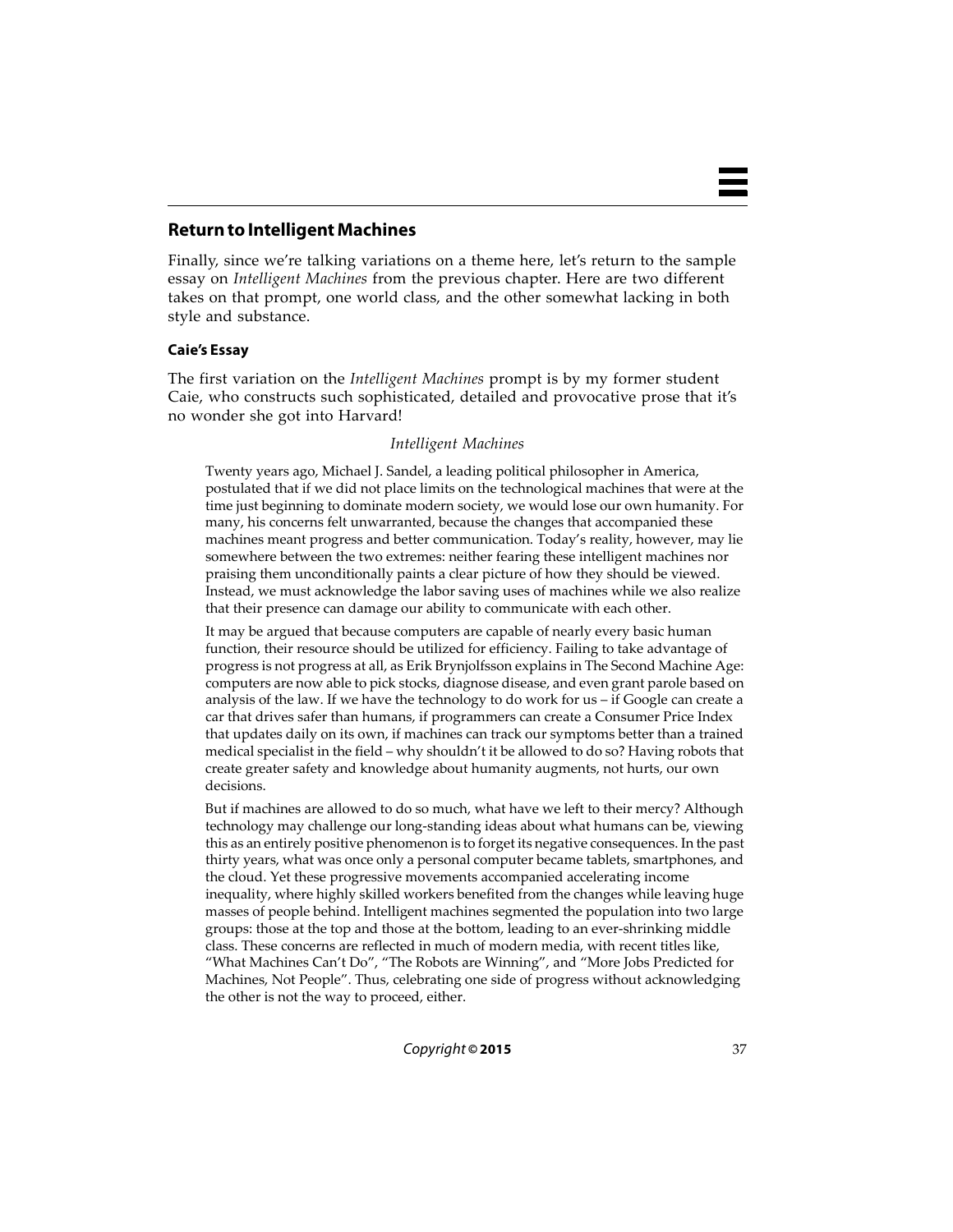So perhaps the answer to the modern place for intelligent machines lies in between: it is time for humanity to find a role that does not create dependency on robots but also allows them to be placed where they function best. It is true that machines are better at low‐skill, repetitive jobs, and finding use for them in these places is not a bad thing because everyone benefits from greater efficiency.

However, allowing machines to replace our everyday interactions, as we have already done through mediums like Facebook, Snapchat, or Instagram, may be going too far. Intelligent machines may shift our views about the role of humanity, but they should not eliminate our duties altogether. In the face of ever-increasing routinized information processing, our role is to be passionate, personalized, and far from neutral, for pure emotions like empathy and love cannot be mimicked on a screen. As we continue to move forward in these coming ages of ever-increasing machine capability, it is crucial that we hold on to the emotive, communicative piece of ourselves that will always be able to embody what it means to be human better than a robot.

#### **Richard's Essay**

Now compare and contrast Caie's essay with this offering from Richard, another student of mine who, in an early draft of his essay, is still struggling to find his voice, particularly when it comes to providing concrete details.

**Note:** It's often just as valuable to analyze what went wrong with an essay as it is to applaud what went right!

#### *Intelligent Machines*

In this growing technological age, the use of machines has changed the way we as humans interact with each other. Before the women's rights movement, housewives were bound to their duties of cleaning the house. But with the innovation of household appliances, women were able to spend more time thinking about the status quo of their rights and pushed themselves to gain the unimaginable before their time: the right to vote. With the increased efficiency of intelligent machines comes the price of losing the vital connections between individuals. I personally support the efficiency that intelligent machines can provide us with and believe machines and humans can work together.

Efficiency of machines frees up the time for humans to think of innovative ways to progress humanity. Without the constant burden of working to support a family, humans have more time to think of ways to socially advance themselves. It also gives humans leverage to demand change without the risk of losing the means to feed their family. Ultimately, without the creation of machines, humanity would lack the time to push for progress.

That being said, I do not believe that machines should take away personal interactions. Human interactions should not be replaced by machine services. Looking back on the history of humanity, groups were instinctively formed to create bonds to survive. Therefore, it is not in humanity's best interest to have machines replace the connections that have caused for our success as a species.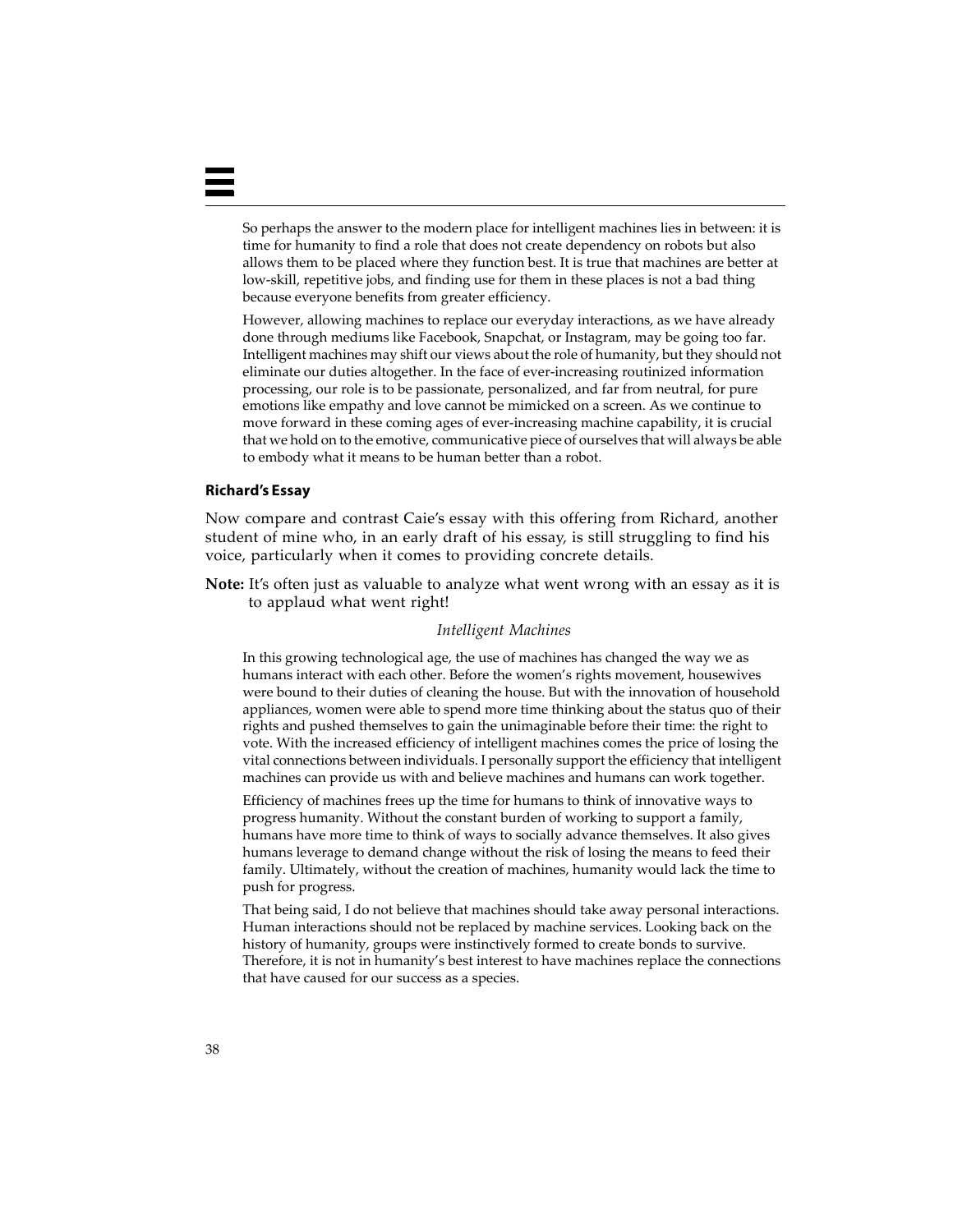In order to bring about progress, humans must find the balance between the efficiency of machines and the essential human connections that need to be preserved. In the case of whether education should become more technologically based, I disagree because it is vital that young students interact with each other. Since their minds are developing, interactions are critical to wiring their brains to be able to work with people. This skill can help them in the future to push themselves to come together to create a better tomorrow. It is not that we need to take out machines; we must find the balance that will make us successful in the present and future.

The development of intelligent machines speaks to humans astonishing ability to think and improve our lives. It is our job now to adapt the role machines play in our lives to progress humanity toward a future of endless possibilities while maintaining our own humanity.

Several problems should be apparent to you at once in this essay. Let's break the writing down paragraph by paragraph.

First of all, the introductory paragraph is "fuzzy"; which is to say it lacks clarity, cohesion and contrasts. The writer rambles on about women's rights, housework, the status quo and the right to vote. What these topics have to do with intelligent machines is not specifically clear. Richard unwisely addresses the prompt with abstractions that skirt the topic rather than illuminate it.

When he finally gets to the meat of the matter — the contrasts explicit in the prompt ― he offers a fairly bland summary:

With the increased efficiency of intelligent machines comes the price of losing the vital connections between individuals.

Compare this with Caie's introduction, where the contrasting aspects of the prompt are clearly delineated:

Today's reality, however, may lie somewhere between the two extremes: neither fearing these intelligent machines nor praising them unconditionally paints a clear picture of how they should be viewed.

To make matters worse, Richard turns the focus on himself in the last sentence of the paragraph, saying:

I personally support the efficiency that intelligent machines can provide us with and believe machines and humans can work together.

Well, truth be told, the ACT readers don't really care what he *believes* unless he can buttress his belief with concrete examples that relate directly to the prompt. Vague personal pronouncements won't cut it.

Compare the end of Richards intro paragraph to the final sentence of Caie's introduction, where she says:

Copyright **© 2015** 39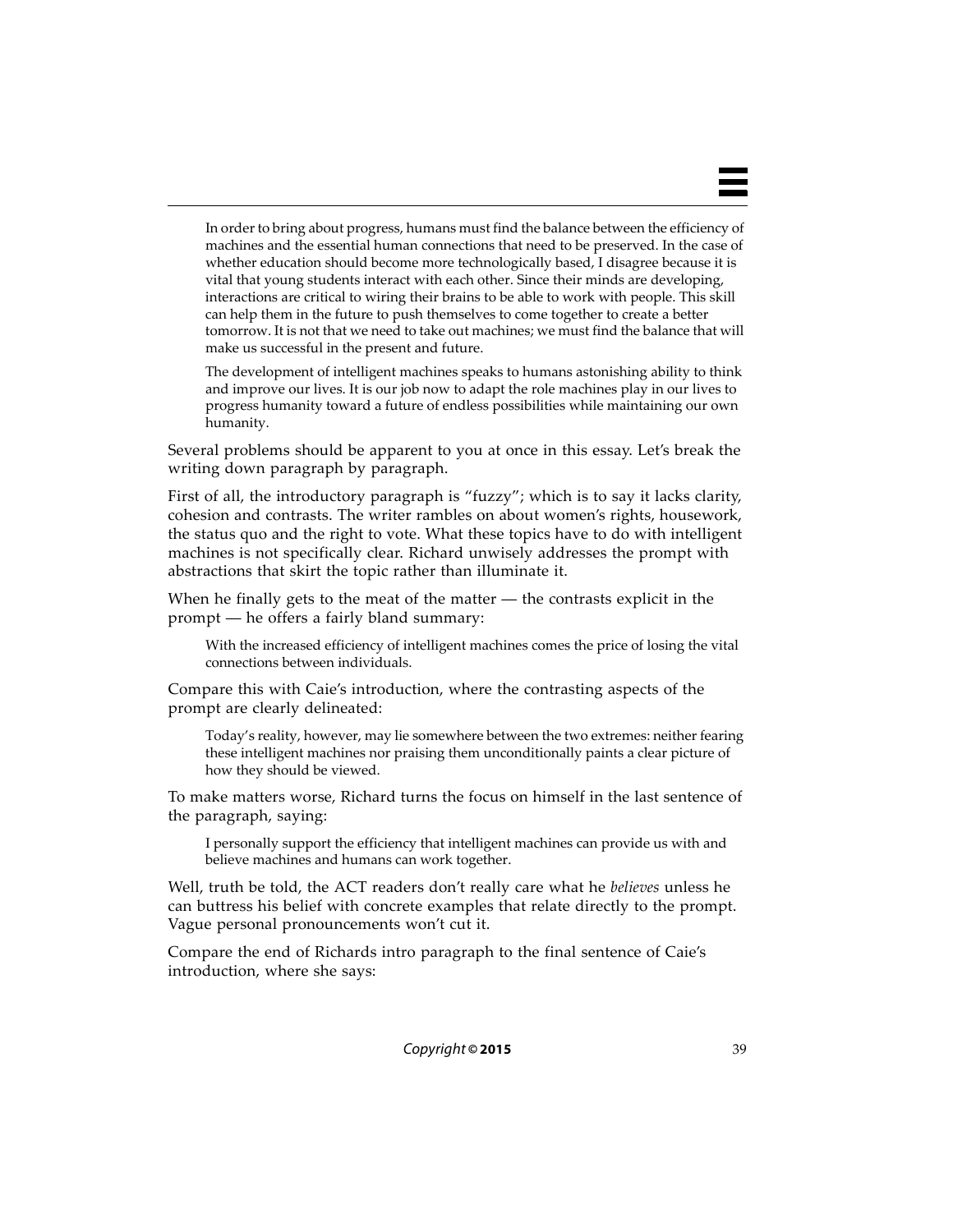Instead, we must acknowledge the labor saving uses of machines while we also realize that their presence can damage our ability to communicate with each other.

Using "we", as Caie does, rather than "I", as Richard does, draws the reader into the writing and implies that the writer will take an objective ― rather than subjective ― stand on the issues.

ACT readers are looking for analysis of the prompt and support for positions taken, *not* personal opinions!

In the next paragraph, Richard mentions that:

Efficiency of machines frees up the time for humans to think of innovative ways to progress humanity.

What's missing here are concrete details, specific examples that demonstrate HOW machines free up time for humans to become more innovative.

Caie, in contrast, fills her second paragraph with interesting details like these:

Computers are now able to pick stocks, diagnose disease, and even grant parole based on analysis of the law . . . we have the technology do work for us – if Google can create a car that drives safer than humans, if programmers can create a Consumer Price Index . . .

And so on. For good writers, the devil is in the details, details, details.

In the third paragraph, Richard starts to make progress: he introduces a concession to the prompt — an essential part of every  $ACT$  essay — but follows that with a series of bland pronouncements, writing:

That being said, I do not believe that machines should take away personal interactions. Human interactions should not be replaced by machine services. Looking back on the history of humanity, groups were instinctively formed to create bonds to survive. Therefore, it is not in humanity's best interest to have machines replace the connections that have caused for our success as a species.

Finally, his conclusion is weak since it doesn't summarize the contrasts of the prompt or the perspectives provided. Compare it to Caie's essay where major points are recapped, new details are provided and an inspiring conclusion is broached.

Not to pile on but one final point: Richard's overall word count is low, barely reaching 400 words. Top‐scoring ACT essays clock in at 450 or more words.

#### **Last Word**

On some level, of course, it's not fair to directly compare a world‐class essay with one less accomplished. Still, showing how it should be done can help illuminate how it could be done for students struggling to improve their prose.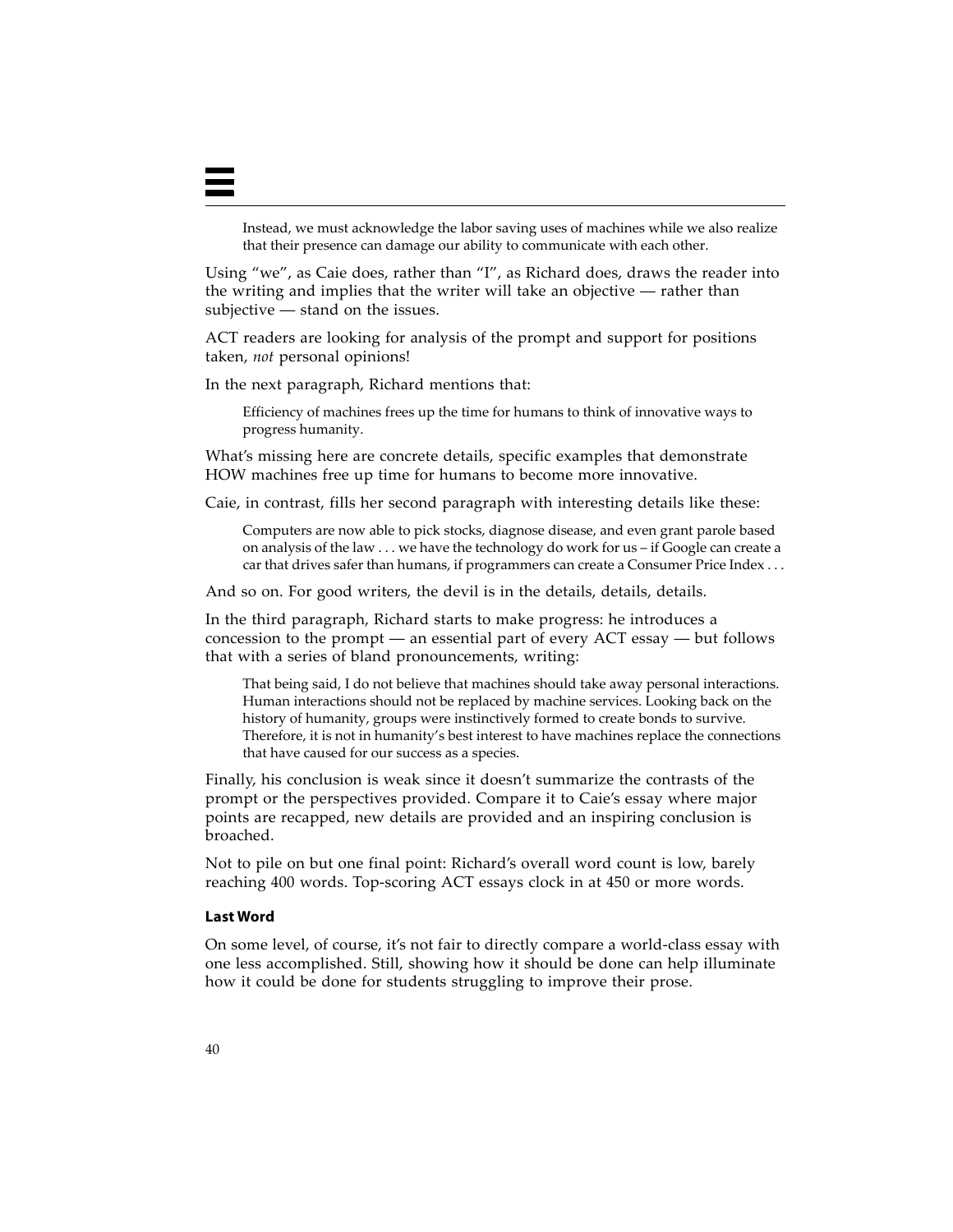To paraphrase the great Spanish philosopher, Santayana: "Those who don't understand their mistakes are forever forced to repeat them."

With this in mind, then, let's recap the main mistakes in Richard's essay:

- **1.** A rambling unfocused introductory paragraph that fails to parse the prompt and isolate the contrast
- **2.** A subjective, rather than objective, analysis of the topic
- **3.** A tendency to write in bland abstract pronouncements
- **4.** A lack of concrete supporting detail throughout the essay
- **5.** A weak conclusion that fails to summarize the perspectives provided and the contrasting points of view
- **6.** An essay deficient in word count